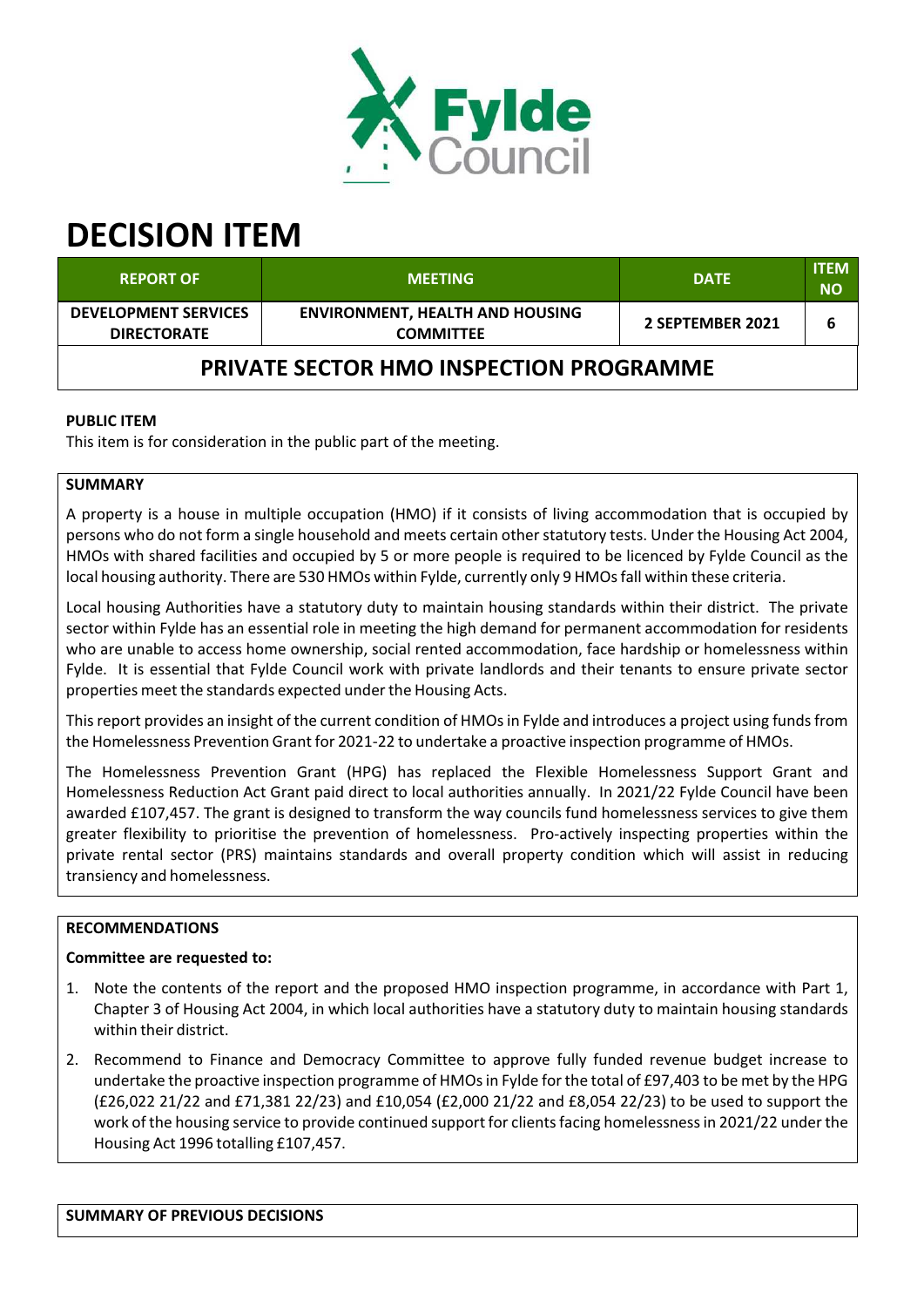Update Fylde Council Homelessness and Rough Sleeping Strategy 2020‐2025 – Environment Health and Housing Committee 5<sup>th</sup> January 2021 and Finance and Democracy Committee 25<sup>th</sup> January 2021

- 1. Approved fully funded revenue budget increases in the sums of £26,274 in 2022/23, £27,524 in 2023/24, £28,058 in 2024/25 and £28,604 in 2025/26 to continue the Rapid Rehousing Officer project to be met from a revision to the FHSG and HRA funding received in 2019/20, (approved by this Committee in February 2020 totalling £70,921) and in addition to this, funding received for 2020/21 of £69,421 under the FHSG and HRA. Totalling £140,343;
- 2. Approved a fully funded revenue budget increase in the sum of £13,201 in 2021/22 to continue the Customer Services Housing Specialist role within Customer Services for a further 12 months from 1<sup>st</sup> April 2021 to 31<sup>st</sup> March 2022 to be met from the remaining FHSG and HRA funding for 2020/21; and
- 3. Approve a fully funded budget increase for 2021/22 for the housing services team such that the remainder of the funding in the sum of £16,682 from the FHSG and HRA funding may be used to support the work of the housing service to provide continued support for clients facing homelessness in 2021/22.

HYPERLINK "https://new.fylde.gov.uk/wp-content/uploads/2020/05/Enforcement-Policy-April-2020.doc?web=1" Enforcement‐Policy‐April‐2020

| <b>CORPORATE PRIORITIES</b>                                |  |  |
|------------------------------------------------------------|--|--|
| Economy – To create a vibrant and healthy economy          |  |  |
| Environment - To deliver services customers expect         |  |  |
| Efficiency $-$ By spending money in the most efficient way |  |  |
| Tourism – To create a great place to live and visit        |  |  |

# **Fylde Council Housing Services Private Rental Sector**

# **Background**

- 1. Within Fylde there is a growing number of HMOs. The main area for HMOs is the centre of St Annes where there is a higher concentration here than anywhere else within the Fylde Borough (Appendix 1).
- 2. According to council tax records there are 530 HMOs within the Fylde borough. However, this information is not always reliable as many HMOs evade the council tax system. Many HMOs were once single dwellings which have been converted, they were not built for multiple occupation, therefore the risk of overcrowding and fire can be greater than with other types of accommodation.
- 3. A Licensed HMO falls under Part 2 of the Housing Act 2004 and is a property for which there hasto be in place a mandatory license, renewed every 5 years, it is rented to 5 or more people who form more than 1 household with shared facilities. It is estimated that the majority of HMOs within Fylde do not currently require a license, this is due to HMOs having less than five people living within the property. Also, a programme run by Fylde some thirty years ago encouraged HMOs with shared facilitiesto be converted into self‐contained flats.
- 4. Local Authorities have a statutory duty to maintain housing standards within their district. The private sector within Fylde has an essential role in meeting the high demand for permanent accommodation for residents who are unable to access home ownership, social rented accommodation, face hardship or homelessness within Fylde. It is essential that Fylde Council work with private landlords and their tenants to ensure private sector properties are of a high standard to meet the statutory duties of both the Housing Act 2004, and the Homelessness Reduction Act 2017.
- 5. Since June 2021 five complaints and referrals relating to HMOs have led to five reactive inspections. As a result, all five properties had Emergency prohibition orders(EPO)served. This has highlighted the need for a proactive inspection programme.
- 6. The timing of the inspection programme is vital, tenants are already living in deprivation and universal credit is to be reduced and furlough is being phased out. In addition, energy companies have reported there will be an increase in tariffs this winter and the cost of food is on the increase, all this comes as autumn and winter approaches. According to, Annual Fuel Poverty Statistics in England, 2021 (2019 data), households living in converted flats had the highest likelihood of fuel poverty. Often tenants cannot afford to heat their homes, this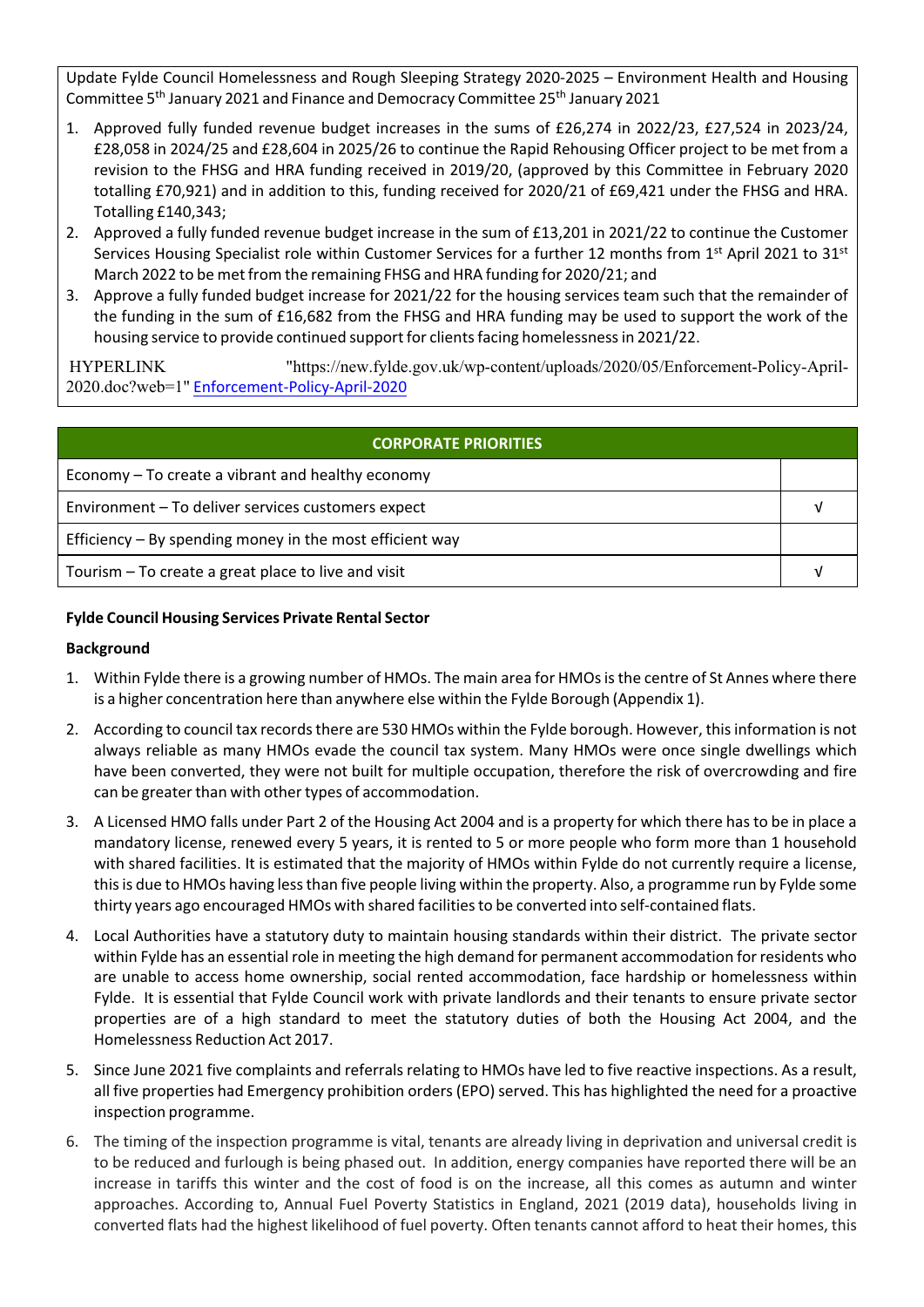can increase the likelihood of damp and mould exacerbating respiratory conditions and leading to depression and anxiety.

# **Statutory Duties under the Housing Act 2004 and Homelessness Reduction Act 2017**

- 7. Under **Part 1 of the Housing Act 2004**, Local housing authorities have a statutory duty to review housing conditions within their districts. Due to resources and the recent pandemic, HMOs in Fylde have not been subject to any proactive inspections.
- 8. HMOs house some of society's most vulnerable people. This has been evidenced within St Annes with the recent service of EPOs, all properties housed tenants living in deprivation and were suffering from poor health. Properties have been found to be suffering from severe damp and mould, a lack of heating, electrical and fire safety concerns, and serious structural defects.
- 9. Housing worries or anxiety about them, poor housing condition, and poor landlord behaviour has a strongly debilitating impact on wellbeing. Everyone has the right to a decent home where they can have security, stability, longevity, and a feeling of belonging. Ensuring housing conditions are maintained reduces anti‐social behaviour, encourages a sense of pride, and brings communitiestogether. Being part of a community increases support networks within neighbourhoods. There has never been a more important time to help others struggling with their mental and physical wellbeing.
- 10. Each time a Prohibition Order (PO) or EPO isserved the PRS team are deeming the property as, "uninhabitable" in most instances this leaves the tenant homeless. This encourages transience and causes communities to become unstable and fragmented. Prohibition Orders leave properties unoccupied, often for long periods of time. Empty properties encourage anti‐social behavior and leave areaslooking undesirable.
- 11. Once a property has received an EPO, it is no longer reasonable for the occupant to continue to occupy the property. The Local Authority would then have either a prevention or relief duty under the **Homeless Reduction Act 2017**. An applicant must be treated as homeless, regardless of availability and legal rights to occupy accommodation, if it is not reasonable for them to continue to occupy the accommodation.

#### **Proactive programme of HMO inspections**

- 12. The Housing Service are proposing to embark on a project to proactively inspect HMO's. The proposal is for a separate project to run alongside existing reactive work. The project will last for a period of 2.5 years and will be reviewed at the end of two years in March 2024. Appendix 2 provides a flowchart detailing the inspection programme.
	- Week 1 Decide on the area for door to door and send letters / emails to LL, agents, and attending agencies (Appendix 3)
	- Week 2 Door to door, establish their residential status and need for HHSRS survey and fire safety interventions
	- Week 3 Send section 239s to properties that were highlighted as needing further intervention for week 4 inspections
	- Week 4 Conduct HHSRS inspections
	- Week 5 All notices must be finalised and served, Multi-agency meeting
- 13. To run the programme and achieve maximum productivity the introduction of a new computer data base will be required. This database will allow officers to log all HMOs visited and enable hosing services to track any actions relating to each property. By the end of the programme housing services will hold a comprehensive database of all HMOs within Fylde. The computer system will also provide a more efficient process of serving notices as all scoring, letters, and notices will be in one place.
- 14. When carrying out an HHSRS inspection officers are looking for total of 29 hazards. These hazards are not always visible, damp is not always obvious, therefore equipment isrequired to enable officersto carry out their inspections in full. Damp meters, socket testers and volt readers, is an example of how equipment allows officers to make confident decisions when scoring the health and safety of tenants and properties during the HHSRS report.

#### **Staffing resources**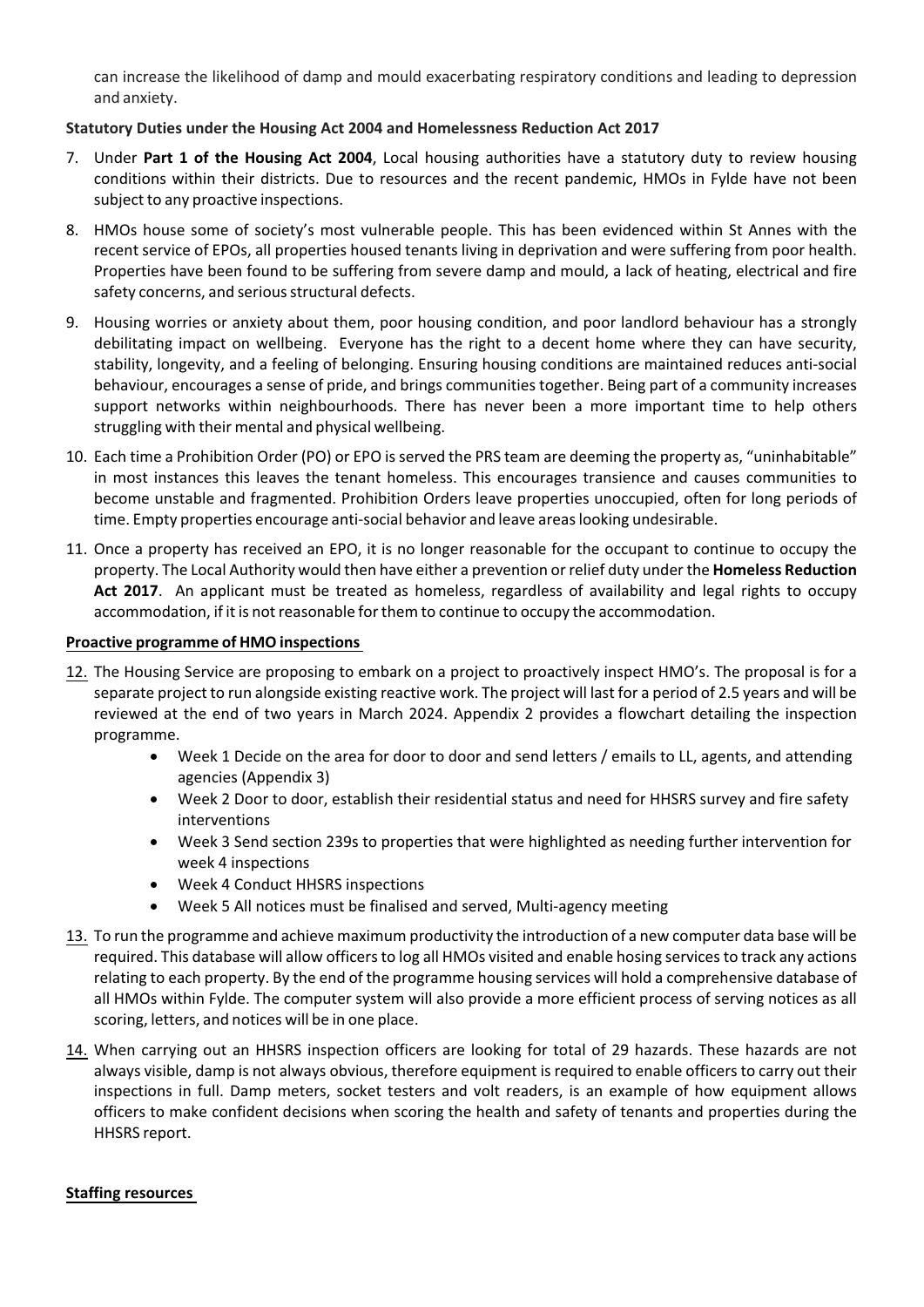- 15. The programme will inevitably increase the workload of officers, including the need to re‐house tenants where properties are deemed, "uninhabitable", putting added pressure to an already demanding service. It is proposed two temporary posts are created within the Team.
- 16. The Homelessness Prevention Grant (HPG) has replaced the Flexible Homelessness Support Grant and Homelessness Reduction Act Grant paid direct to local authorities annually. In 2021/22 Fylde Council have been awarded £107,457. The grant is designed to transform the way councils fund homelessness services to give them greater flexibility to prioritise the prevention of homelessness. Pro-actively inspecting properties within the private rental sector (PRS) maintains standards and overall property condition which will assist in reducing transiency and homelessness.
- 17. The HPG funding will enable housing services to create two posts which will provide essential services to the inspection programme. The first post, a Housing Services Technical Assistant, will provide relief to technical officers, undertaking admin, control of specialist equipment, and to respond to the expected increase in landlord, agent, and tenant queries as a result of the programme.
- 18. The second post will be a Housing Services Officer who will attend inspections to provide advice and support to vulnerable tenants who face homelessness, need tenancy support, advice on how to improve their health and well-being, to ensure their home is affordable, settled, and if they are facing difficulties know who to approach for help.
- 19. The Project Team will consist of:
	- a. Principal Housing Services Officer(Existing staff)
	- b. Senior Technical Services Officer (Existing staff)
	- c. Housing Services Officer(New staff)
	- d. Technical Housing Services Officers x 2 (Existing staff)
	- e. Technical Housing Services Assistant (New staff)

#### **Table 1: Calculation of officers**

#### **Financial resources**

20. This project will be prioritised for future allocations of the HPG.

| Equipment                                         | Cost                  | 21/22   | 22/23   | <b>Total</b> |
|---------------------------------------------------|-----------------------|---------|---------|--------------|
| <b>Technical Officer</b>                          |                       | 15,190  | 31,251  | £46,441      |
| <b>Housing Services Officer</b>                   |                       | 0.00    | 34,630  | £34,630      |
| Computer system                                   |                       | £10,000 | £5,000  | £15,000      |
| <b>PPE equipment</b>                              |                       | £280    | £500    | £780         |
| <b>Training</b>                                   | £280 per person $x$ 5 | £1,400  |         |              |
| <b>Volt reader</b>                                | £7.50x4               | £30     |         | £30          |
| <b>Socket Tester</b>                              | £7.50x4               | £30     |         | £30          |
| <b>CO</b> Reader                                  | £23.00x4              | £92     |         | £92          |
| <b>Damp Meter</b>                                 | £50.00x4              | £200    |         | £200         |
| <b>Table2: Project costings</b><br>Läser measurer | £50.00x4              | £200    |         | £200         |
| <b>Homeless Reduction Act Initiatives</b>         | Ledger 5270/46712     | £600    | £8,074  | £10,054      |
| <b>TOTAL FUNDING REQUIRMENT</b>                   |                       | £28,002 | £79,455 | £107,457     |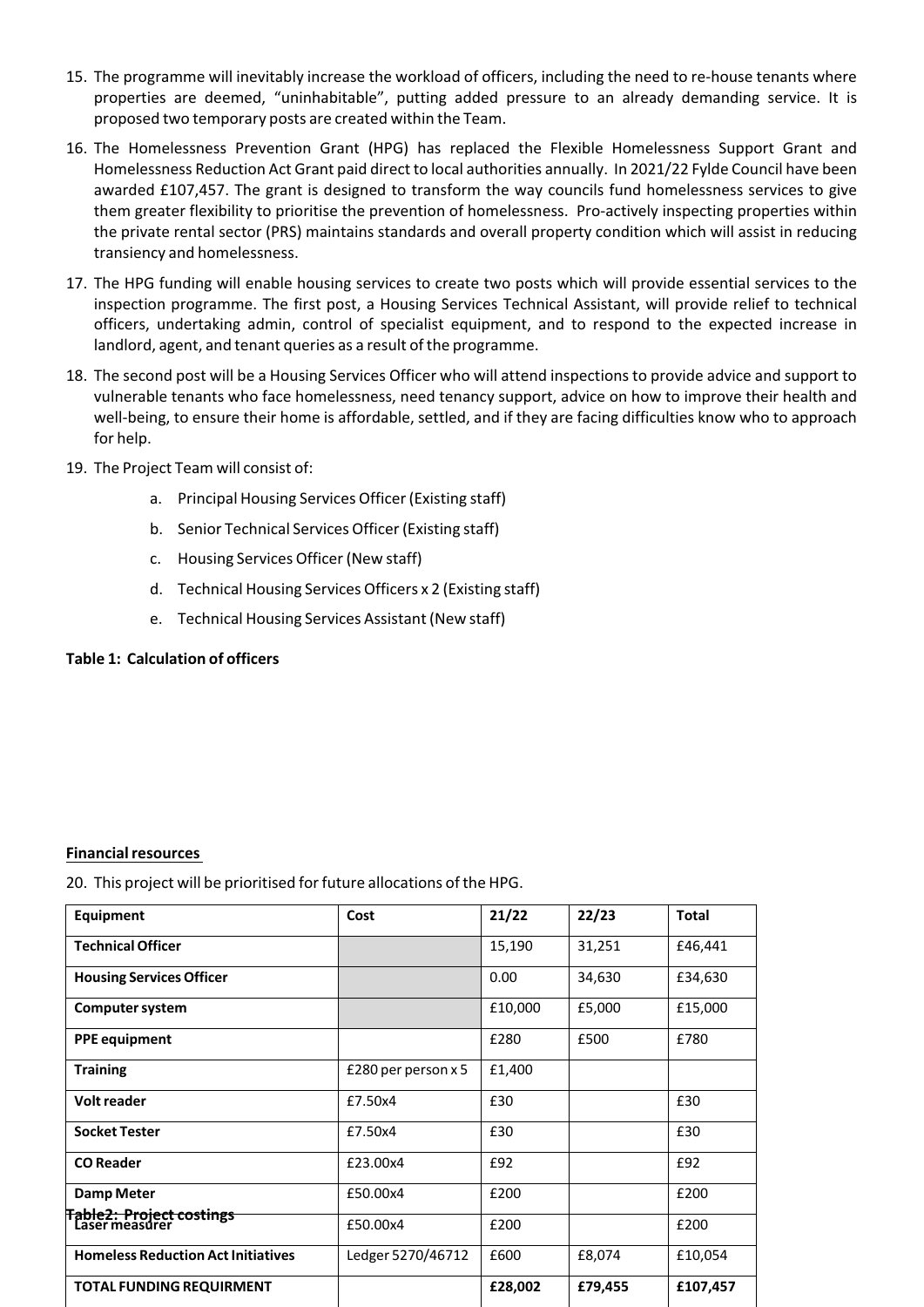#### **Conclusion**

- 21. Note the contents of the report provides details on the proposed houses of multiple occupation (HMO) inspection programme operated by the housing services private rental sector (PRS) team which is in accordance with the Part 1 chapter 3 of housing act 2004 in which local authorities have a statutory duty to maintain housing standards within their district.
- 22. An HMO inspection programme is required to ensure properties within the PRS meet current standards in accordance with the Housing Act and reduce transiency, support tenancies, and provide sustainable and quality housing in accordance with the Homelessness Reduction Act 2017.

| <b>IMPLICATIONS</b>                        |                                                                                                                                                                                                                                                                                                                                                                                  |                                                                                                                                                                                                                                                                                                                                                                         |  |
|--------------------------------------------|----------------------------------------------------------------------------------------------------------------------------------------------------------------------------------------------------------------------------------------------------------------------------------------------------------------------------------------------------------------------------------|-------------------------------------------------------------------------------------------------------------------------------------------------------------------------------------------------------------------------------------------------------------------------------------------------------------------------------------------------------------------------|--|
| Finance                                    | This report requests a funding to the total sum of £107,457as detailed<br>within the report, to support the work of the PRS HMO inspection<br>programme 2021-2023, all funding is to be met from the HPG funding<br>allocation for 2021/22.                                                                                                                                      |                                                                                                                                                                                                                                                                                                                                                                         |  |
| Legal                                      | None                                                                                                                                                                                                                                                                                                                                                                             |                                                                                                                                                                                                                                                                                                                                                                         |  |
| <b>Community Safety</b>                    |                                                                                                                                                                                                                                                                                                                                                                                  | The programme is community based and is customer facing. Officers will<br>be approaching customers of Fylde at their homes and entering<br>properties. No homes will be entered without prior notice by letter at<br>least 48 hours before the inspection date. The inspection programme will<br>tackle anti-social behaviour and as a result making communities safer. |  |
| Human Rights and Equalities                | None                                                                                                                                                                                                                                                                                                                                                                             |                                                                                                                                                                                                                                                                                                                                                                         |  |
| Sustainability and Environmental<br>Impact | None                                                                                                                                                                                                                                                                                                                                                                             |                                                                                                                                                                                                                                                                                                                                                                         |  |
| Health & Safety and Risk<br>Management     | Entering people's homes. Officers will be in groups of two, no officer is to<br>be left alone in a property. Covid-19 – All those going to properties will<br>have been offered the vaccine, masks and gloves will be provided and<br>residents will be asked to confirm if they have been in contact with<br>anyone with Covid-19 or displaying symptoms within the last 5 days |                                                                                                                                                                                                                                                                                                                                                                         |  |
| <b>LEAD AUTHOR</b>                         | <b>CONTACT DETAILS</b>                                                                                                                                                                                                                                                                                                                                                           | <b>DATE</b>                                                                                                                                                                                                                                                                                                                                                             |  |